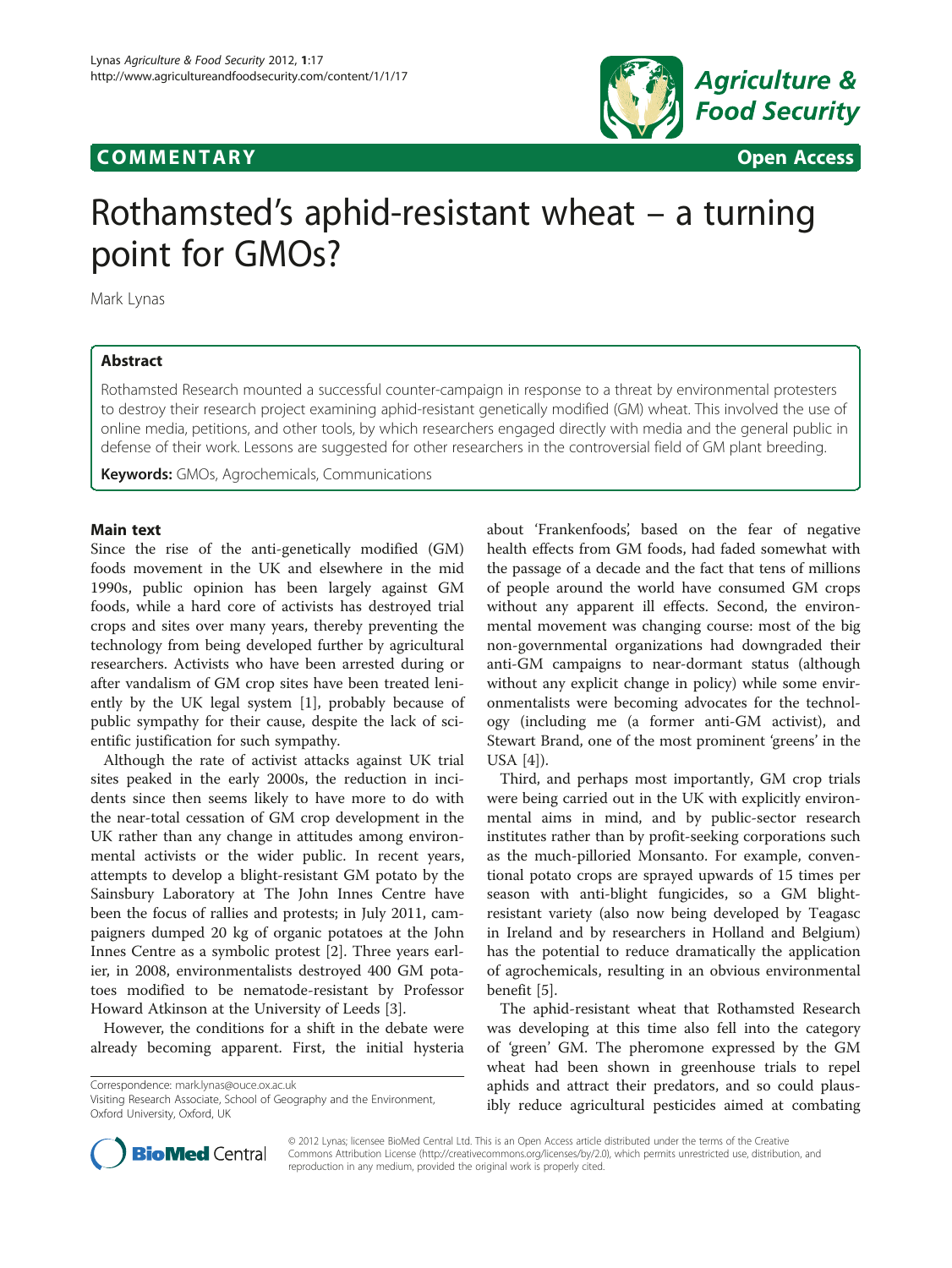aphid infestation on the farm [[6\]](#page-2-0). However, anti-GM protesters showed little appreciation of this potential, and an ad hoc group called 'Take the Flour Back' was organized with the express purpose of destroying the wheat crop in a manner it termed 'decontamination' (<http://taketheflourback.org/>). This was planned for the 27 May, 2012; 2 months warning were given in order to organize what was intended as a legally accountable 'open' action rather than a night-time vandalism exercise.

This breathing space before the date of the scheduled 'Take the Flour Back' action enabled the researchers at Rothamsted to mount a strikingly successful countercampaign against the protesters. The scientists succeeded in presenting themselves in their true light as individuals trying to prevent their work from being destroyed by misguided activists, thus giving a real human face to an issue usually represented in the public mind by corporate public relations and a scarylooking 'genetically engineered' plant with fangs. The scientists penned a sincere, emotional open letter to the public, and recorded a YouTube video that showed several of the Rothamsted team pleading for the protest not to go ahead, while correcting various misconceptions held by the activists (the letter and video can be viewed on [http://www.senseaboutscience.org/pages/](http://www.senseaboutscience.org/pages/rothamsted-appeal.html) [rothamsted-appeal.html](http://www.senseaboutscience.org/pages/rothamsted-appeal.html)). With support from the science advocacy group 'Sense About Science', a petition was started, which gathered over 6,000 signatures in a little over a fortnight, with pro-science comments from members of the public representing all walks of life, from housewives to air-traffic controllers (signatories and comments can be viewed on [http://www.senseaboutscience.](http://www.senseaboutscience.org/petition.php) [org/petition.php](http://www.senseaboutscience.org/petition.php)).

Especially important in the eventual success of Rothamsted's campaign was a generally supportive media environment. With the issue framed not as pro-GM or anti-GM in principle, but rather around whether or not it is ethically acceptable to destroy scientific experiments, many commentators were supportive. Despite initial timidity from government, the relevant UK minister eventually issued a supportive quote, while the funding body, Biotechnology and Biological Sciences Research Council (BBSRC) also contributed. In the run-up to the 27 May, the issue achieved significant media prominence, with the researchers making appearances on news programs across broadcast networks, including the BBC's flagship Newsnight (television) and Today (BBC Radio 4) programs.

Rothamsted also invited 'Take the Flour Back' to meet its scientists in a public debate, even booking a London-based venue for the purpose. However, the activist group declined to participate, although a Dorsetbased hobby farmer and alternative-lifestyle campaigner called Jyoti Fernandez did appear on Newsnight opposite Rothamsted's Professor John Pickett. On the day of 27 May 'Take the Flour Back' were able to mobilize barely 150 protesters, more than a dozen of whom were brought from France on buses. Their attempts to reach the site were easily rebuffed by Hertfordshire police deployed around the perimeter of Rothamsted Park, where the protest was held.

Also of note was a smaller counter-protest (which I helped to organize), largely mobilized via social networks like Twitter under the hashtag #GeeksInThePark. 'Geeks' in the modern term are those who value the scientific method and celebrate empiricism over ideology, with prominent 'geek celebrities' including Simon Singh, the comedian Robin Ince, and the 'Bad Science' commentator Ben Goldacre. The counter-protest was perhaps reminiscent of the successful 'Pro-Test' movement in Oxford, which took on animal-rights extremists trying to stop a new research laboratory at Oxford University, and helped spark a wider change in public attitudes in a direction more favorable to scientific research. This may have been the first time that concerned members of the public organized and attended a protest to defend a GM test site against attempts by environmental activists to destroy it. It is important to note that 'Geeks in the Park' was organized with no contribution whatsoever from Rothamsted.

Although these matters are necessarily subjective, many of those interested in the GM debate in the UK will agree that the failure of 'Take the Flour Back', and Rothamsted's success in communicating the value of its biotechnology work, felt like a turning point. This has yet to be tested in terms of the public acceptability of actually eating GM wheat should it be commercialized, and it is also the case that the regulatory environment in the EU as a whole now makes it extremely difficult and expensive to deploy GM technologies outside the laboratory. To this extent, the successes of the early anti-GM movement and the plethora of regulatory responses it provoked still weigh heavy on the work of scientists to use this technology in a wider way for the benefit of the environment and food security more generally.

Rolling back this suffocating burden of over-regulation will doubtless take years, as will changing public attitudes to GM at a deeper level. However, Rothamsted has opened the door, and if other researchers in the area take communications equally seriously, and notch up equal successes as a result, then Professor Pickett's GM wheat may have much wider benefits for the world than simply repelling aphids.

#### Competing interests

ML assisted Rothamsted in strategic planning and communications for the GM wheat campaign on an occasional and informal basis. No payment was